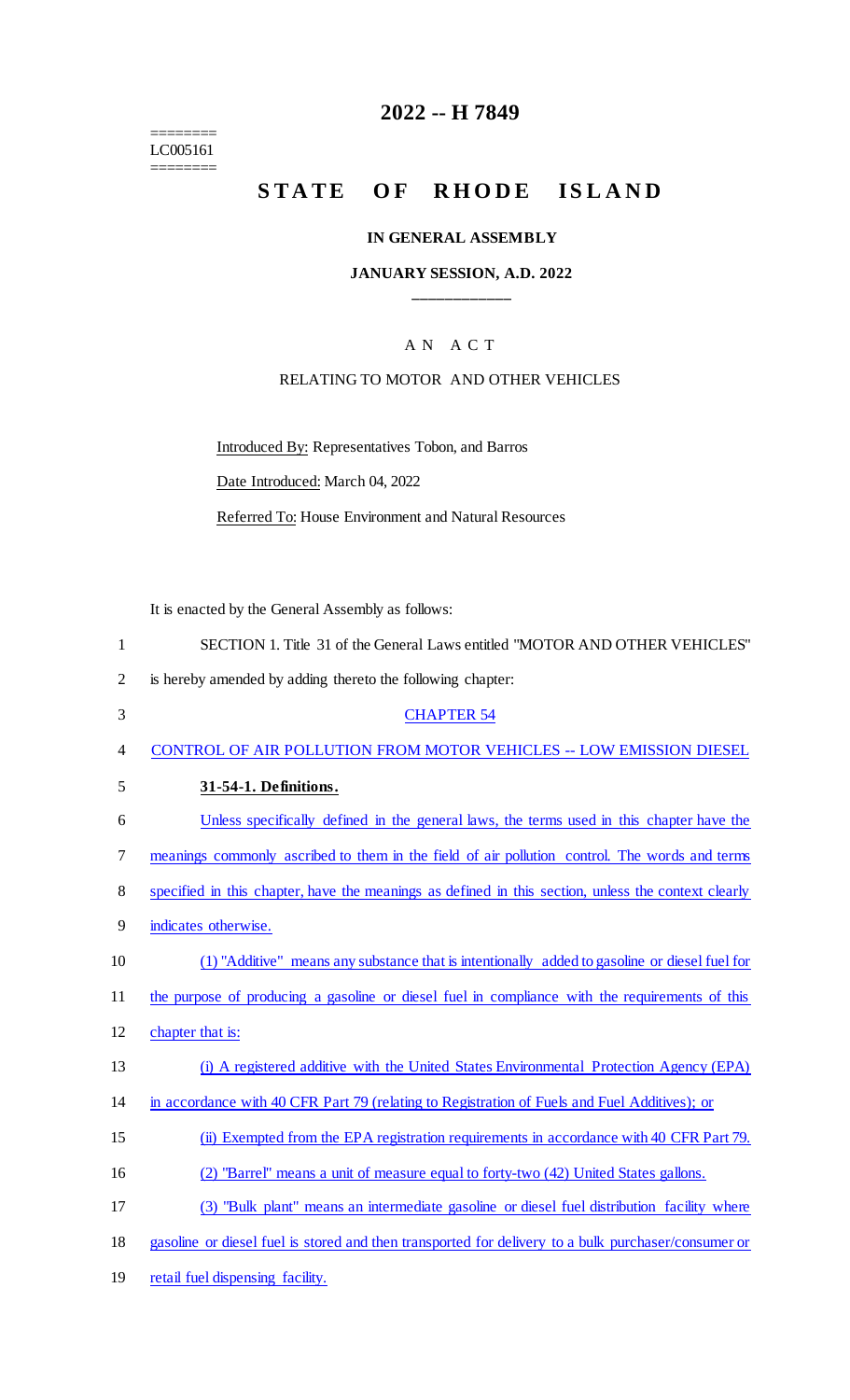(4) "Bulk purchaser/consumer" means a person who purchases or otherwise obtains gasoline or diesel fuel in bulk and then dispenses it into the fuel tanks of motor vehicles owned or operated by the person. (5) "Common carrier" means a person engaged in the transportation of goods or products of another person for compensation and is available to the public for hire. (6) "Diesel fuel" means any middle distillate fuel used in compression-ignition internal combustion engines that is commonly or commercially known, sold, or represented as: (i) Grade No. 1-D or Grade No. 2-D diesel fuel, in accordance with the active version of American Society for Testing and Materials (ASTM) D975 (Standard Specification for Diesel Fuel Oils); or (ii) Marine Distillate fuel X (DMX), Marine Distillate fuel A (DMA), or Marine Gas Oil (MGO) diesel fuel in accordance with the active version of the International Organization for 13 Standardization (ISO) 8217 Specifications of Marine Fuels. (7) "Final blend" means a distinct quantity of diesel fuel that is introduced into commerce as low emission diesel fuel (LED), without further process. (8) "Further process" means to perform any alteration to diesel fuel, including distillation, treating with hydrogen, blending, or addition of an additive, for the purpose of producing a diesel fuel in compliance with the requirements of this chapter prior to the diesel fuel being introduced 19 into commerce as LED. (9) "Gasoline" means any fuel that is commonly or commercially known, sold, or represented as gasoline, in accordance with the active version of American Society for Testing and 22 Materials (ASTM) D4814 (Standard Specification for Automotive Spark-Ignition Engine Fuel). (10) "Import" means the process by which gasoline or diesel fuel is transported into the 24 State of Rhode Island by any means or method whatsoever, including transport via pipeline, 25 railway, truck, motor vehicle, barge, boat, or railway tank car. 26 (11) "Import facility" means the stationary gasoline or diesel fuel transfer point wherein 27 the importer takes delivery of imported gasoline or diesel fuel and from which imported gasoline 28 or diesel fuel is transferred into the cargo tank truck, pipeline, or other delivery vessel from which 29 the fuel will be delivered to a bulk plant, bulk purchaser/consumer, or retail fuel dispensing facility. (12) "Importer" means any person, except a person acting as a common carrier, who imports gasoline or diesel fuel. (13) "Low emission diesel fuel (LED)" means any diesel fuel that conforms to the requirements specified in §§ 31-54-2, 31-54-3, or 31-54-8 of this chapter. (14) "Motor vehicle" means any self-propelled device powered by a gasoline fueled spark-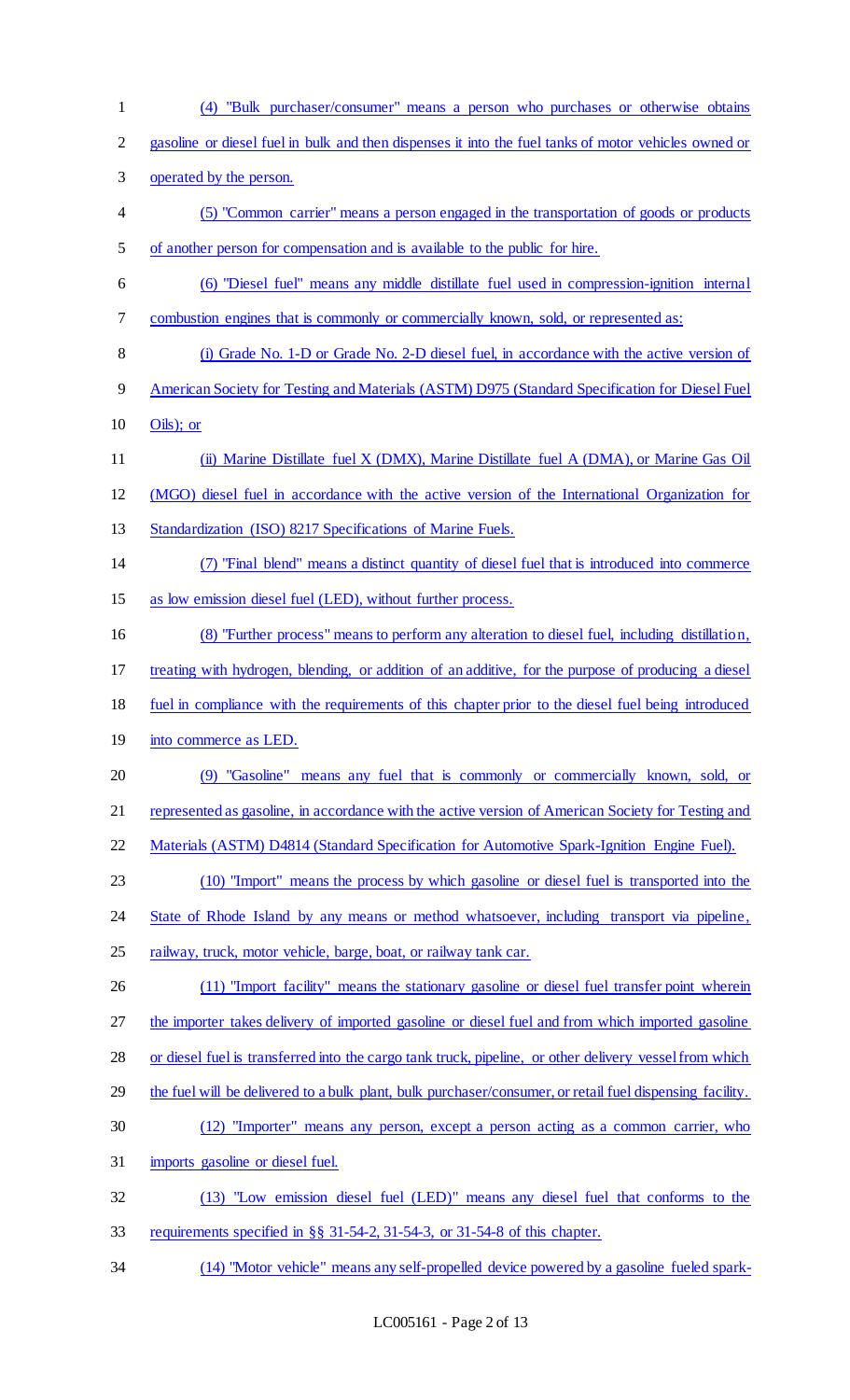- ignition internal combustion engine or a diesel fueled compression-ignition internal combustion
- engine in or by which a person or property is or may be transported, and is required to be registered
- under Rhode Island law § 31-3-2.
- (15) "Non-road equipment" means any device powered by a gasoline fueled spark-ignition
- internal combustion engine or a diesel fueled compression-ignition internal combustion engine that
- is not required to be registered under Rhode Island law § 31-3-2.
- (16) "Produce" means perform the process to convert liquid compounds into gasoline or
- diesel fuel or to further process diesel fuel to create a final blend of LED.
- (17) "Producer" means any person who owns, leases, operates, controls, or supervises a production facility that produces gasoline or diesel fuel.
- (18) "Production facility" means any facility where gasoline or diesel fuel is produced or
- that manufactures liquid fuels by distilling petroleum.
- (19) "Retail fuel dispensing outlet" means any establishment where gasoline and/or diesel
- fuel is sold or offered for sale for use in motor vehicles and/or non-road equipment, and the fuel is
- directly dispensed into the fuel tanks of the motor vehicles and/or non-road equipment using the
- fuel.
- (20) "Supply" means to provide or transfer gasoline or diesel fuel to a physically separate facility, vehicle, or transportation system.
- **31-54-1.1 Application.**
- 20 This chapter shall be applicable to all motor vehicles, trucks and buses owned or leased by
- the State of Rhode Island, all its municipalities, all state and public-quasi, public agencies,
- corporations, commissions and authorities, all motor vehicles that are operated in the delivery of
- food, and all motor vehicles used for ride-sharing. These motor vehicles may be powered by both
- 24 gasoline or diesel fuel. It shall not apply to tractor-trailer trucks.
- **31-54-2. Low emission diesel standards.**
- (a) No person shall sell, offer for sale, supply, or offer for supply, dispense, transfer, allow
- 27 the transfer, place, store, or hold any diesel fuel in any stationary tank, reservoir, or other container,
- within the state that may ultimately be used to power a diesel fueled compression-ignition internal
- 29 combustion engine that does not meet the low emission diesel fuel (LED) standards specified in
- 30 subsection  $(a)(1)$  and  $(a)(2)$  of this section:
- (1) The maximum aromatic hydrocarbon content of LED is ten percent (10%) by volume
- per gallon; and
- (2) The minimum cetane number for LED is forty-eight (48).
- (b) Subsection (a) of this section does not apply to a sale, offer for sale, or supply of diesel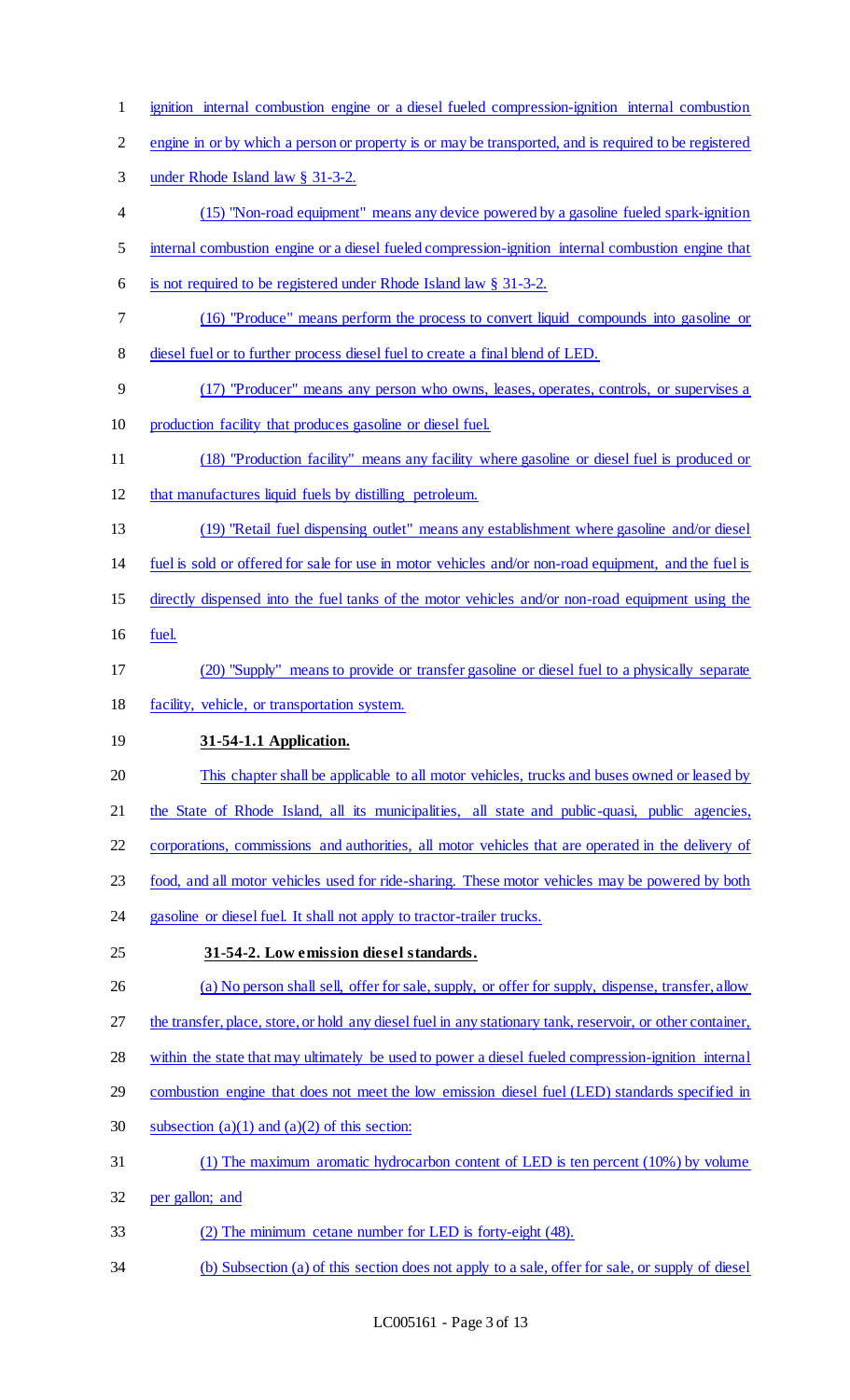- fuel to a producer where the producer further processes the diesel fuel at the producer's production 2 facility prior to any subsequent sale, offer for sale, or supply of the final blend of LED. (c) Diesel fuel that has been produced to comply with all specifications for a Certified 4 Diesel Fuel Formulation as approved by an executive order by the California Air Resources Board for compliance with California diesel fuel regulations that were in effect as of August 4, 2005, except for those approved for small refinery compliance, or diesel fuel that has been produced to meet all specifications for diesel fuel under regulations adopted by the California Air Resources 8 Board that were in effect as of August 4, 2005, except for those approved for small refinery compliance, may be used to satisfy the requirements of subsection (a) of this section (d) Alternative diesel fuel formulations that have been approved by the director of environmental management as prescribed in § 31-54-5 may be used to satisfy the requirements of subsection (a) of this section. **31-54-3. Designative alternative limits.**  (a) Diesel fuel that has been produced to meet all of the designated alternative limits specified in subsection (b) of this section may be used to satisfy the low emission diesel fuel (LED) requirements specified in § 31-54-2(a). (b) The designated alternative limits per gallon of LED are set forth in subsections (b)(1) - 18 (b) $(6)$  of this section: (1) An aromatic hydrocarbon content of no greater than twenty-one percent (21%) by weight; (2) A polycyclic aromatic hydrocarbon content of no greater than three and five tenths percent (3.5%) by weight; (3) An American Petroleum Institute gravity index of no less than thirty-six and nine tenths (36.9); (4) A cetane number of no less than fifty-three (53); 26 (5) A nitrogen content of no greater than five hundred parts per million by weight (500) ppmw); and (6) A sulfur content of no greater than fifteen parts per million by weight (15 ppmw). (c) Compliance with the designated alternative limits specified in subsection (b) of this section shall be determined by the test methods specified in § 31-54-5(a). **31-54-4. Registration of diesel producers and imports.**  (a) Each producer and importer that sells, offers for sale, supplies, offers to supply, dispenses, transfers, allows the transfer, places, stores, or holds any diesel fuel in any stationary
- 34 tank, reservoir, or other container in the state that may ultimately be used to power a diesel fueled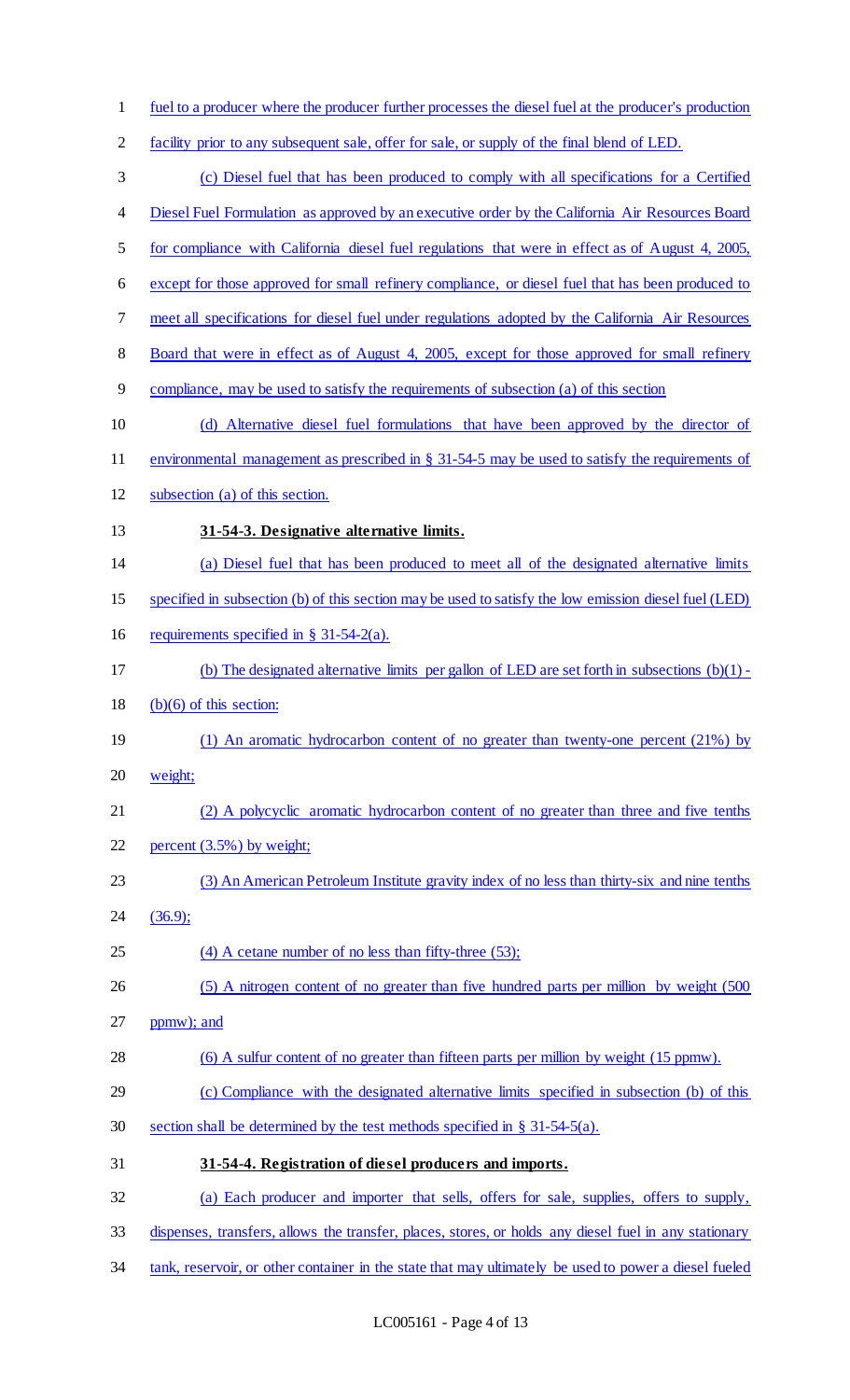compression-ignition internal combustion engine in the state shall register with the director of the 2 department of environment management by no later than forty-five (45) days after the first date the diesel fuel from its production facility or import facility is made available for use in the state. (b) Registration must be submitted on forms prescribed by the director of environmental management and must include, at a minimum, the information specified in subsections (b)(1) 6 through  $(b)(5)$  of this section: (1) The legal business name of the producer or importer, mailing address, agency assigned customer reference number, and contact information for the producer or importer, or their authorized representative; (2) A statement of the estimated total number of barrels of low emission diesel fuel that the 11 producer or importer is planning to produce or import in the twelve (12) months following the date of registration that the producer or importer intends to sell, offer for sale, supply, or offer to supply from its production facility or import facility for use in the state; (3) The physical address, agency assigned regulated entity reference number, and contact information for each production facility or import facility that is used to produce or import diesel fuel that may be sold, offered for sale, supplied, or offered for supply for use in the state; (4) Any other information determined by the director of environmental management to be necessary to identify the persons responsible for the adequacy of diesel supply in the state; and 19 (5) A signed statement of consent by the registrant that the director of environmental management is permitted to collect samples and access documentation and records at any production facility or import facility used to produce or import diesel fuel that may ultimately be used to power a diesel fueled compression-ignition internal combustion engine in the state. (c) The department of environment management shall maintain a listing of all registered producers and importers. **31-54-5. Approved test methods.**  (a) Compliance with the diesel fuel content requirements of this section shall be determined by applying the appropriate test methods and procedures specified in the active version of American Society for Testing and Materials (ASTM) D975 (Standard Specification for Diesel Fuel Oils), or 29 by applying the supplementary test methods and procedures specified in subsections (a)(1) through 30 (a)(5) of this section, as appropriate. (1) The aromatic hydrocarbon content may be determined by the active version of ASTM Test Method D5186 (Standard Test Method for Determination of Aromatic Content and Polynuclear Aromatic Content of Diesel Fuels and Aviation Turbine Fuels by Supercritical Fluid Chromatography). The following correlation equation shall be used to convert the supercritical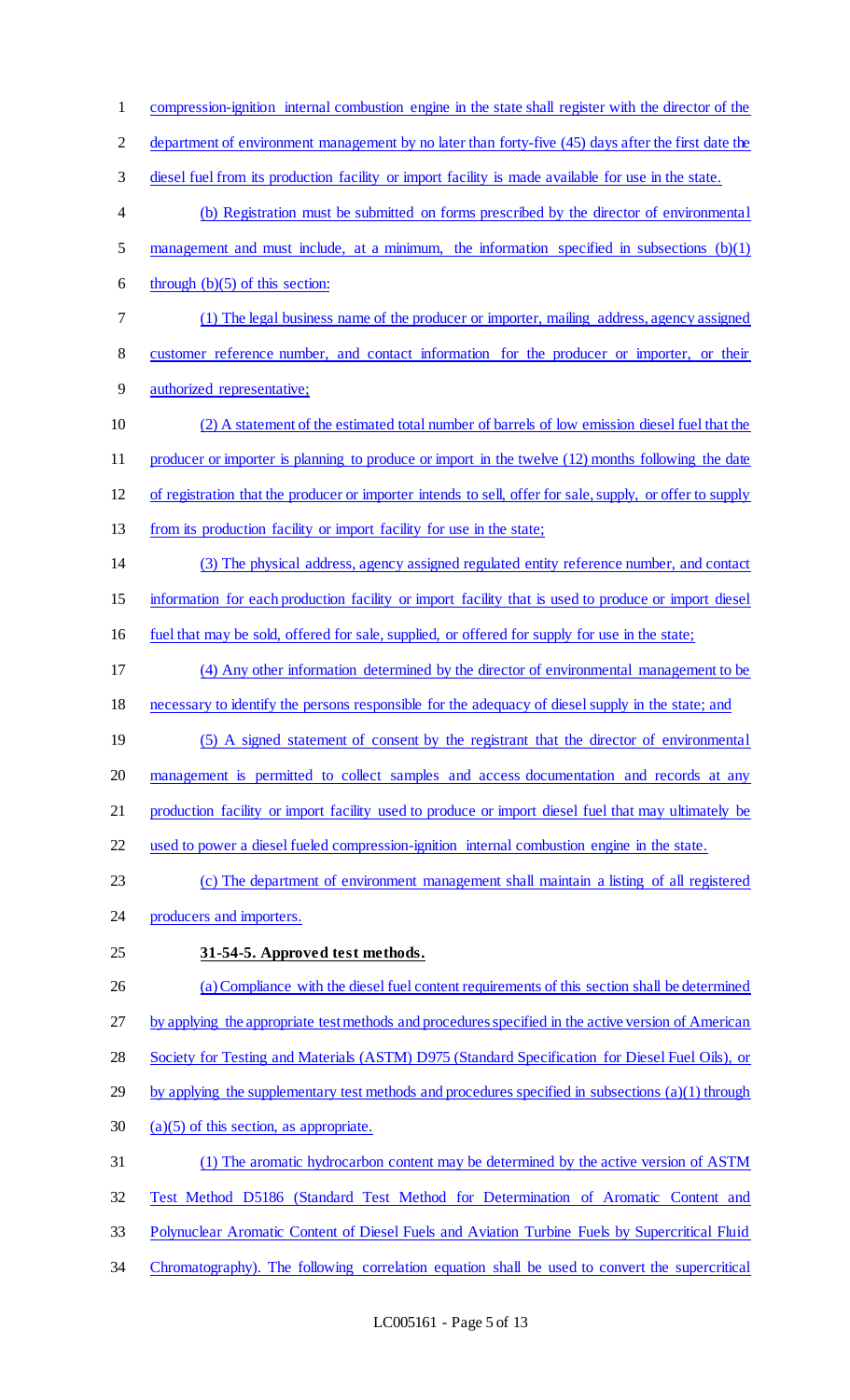- fluid chromatography (SFC) results in mass percent to volume percent: aromatic hydrocarbons
- 2 expressed in percent by volume  $= 0.916$  x (aromatic hydrocarbons expressed in percent by weight)

 $3 + 1.33$ .

 (2) The polycyclic aromatic hydrocarbon (also referred to as polynuclear aromatic hydrocarbons or PAH) content may be determined by the active version of ASTM Test Method D5186 (Standard Test Method for Determination of Aromatic Content and Polynuclear Aromatic Content of Diesel Fuels and Aviation Turbine Fuels by Supercritical Fluid Chromatography). The correlation equation specified in subsection (a)(1) of this section shall be used to convert the SFC results in mass percent to volume percent. (3) The nitrogen content may be determined by the active version of ASTM Test Method D4629 (Standard Test Method for Trace Nitrogen in Liquid Petroleum Hydrocarbons by Syringe/Inlet Oxidative Combustion and Chemiluminescence Detection). (4) The American Petroleum Institute (API) gravity index may be determined by the active version of ASTM Test Method D287 (Standard Test Method for API Gravity of Crude Petroleum 15 and Petroleum Products (Hydrometer Method)). (5) The distillation temperatures may be determined by the active version of ASTM Test Method D86 (Standard Test Method for Distillation of Petroleum Products at Atmospheric Pressure). (b) Modifications to the testing methods and procedures in this section may be approved by the director of environmental management after consultation with an agreement by the United States Environmental Protection Agency (EPA). 22 (c) The director of environmental management, upon application, may approve alternative 23 diesel fuel formulations as prescribed under  $\S$  31-54-2(d) that may be used to satisfy the low emission diesel fuel (LED) requirements specified in § 31-54-2(a) if the applicant has demonstrated 25 to the satisfaction of the director of environmental management and the EPA in accordance with 26 the procedures specified in subsection (c)(1) of this section that the alternative diesel fuel formulation will achieve equivalent or better reductions in emissions of nitrogen oxides (NOX ). (1) The applicant shall submit documentation demonstrating that the applicable fuel properties of the alternative diesel fuel formulation demonstrate at least a five and five tenths percent (5.5%) reduction in NOX emissions from on-road diesel fuel for the year 2007, and at least a six and two tenths percent (6.2%) reduction in NOX emissions from non-road diesel fuel, using the Unified Model as described in the EPA staff discussion document, Strategies and Issues in Correlating Diesel Fuel Properties with Emissions, Publication Number EPA420-P-01-001, published July 2001.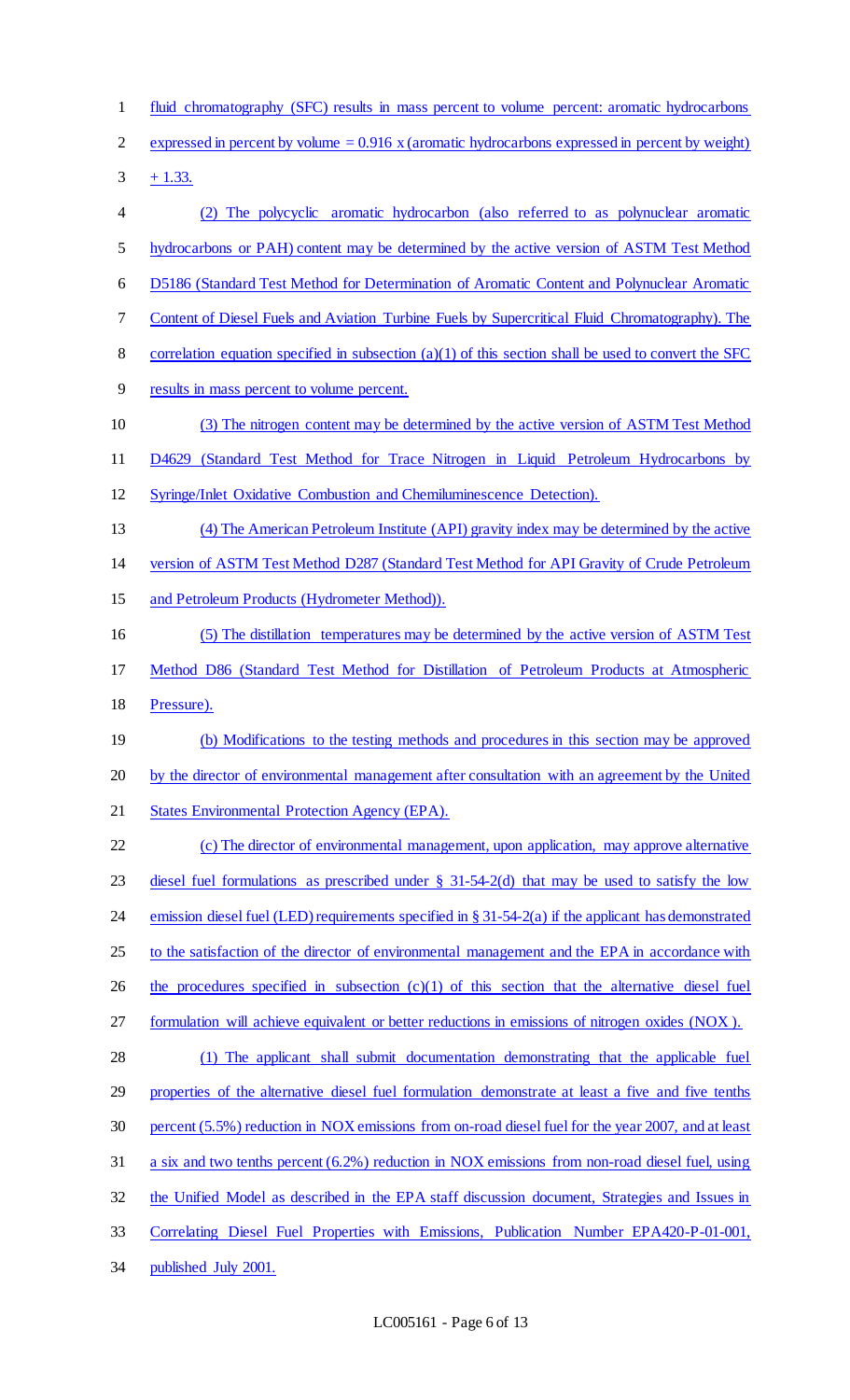(2) For alternative diesel fuel formulations that achieve emission reductions as 2 demonstrated in accordance with the criteria specified in subsection (c)(1) of this section, the applicant shall provide documentation to the director of environmental management upon 4 application that includes the cetane number, aromatic hydrocarbon content, specific gravity, and the temperature corresponding to the fifty percent (50%) point on the distillation curve in degrees Fahrenheit (T50) of the alternative diesel fuel formulation for which the applicant is requesting approval as determined in accordance with the test methods and procedures specified in subsection (a) of this section. (3) If the alternative diesel fuel formulation has been demonstrated to the satisfaction of the director of the department of environmental management and the EPA to achieve comparable 11 or better reductions in emissions of NOX in accordance with subsection (c)(1) of this section, then the director of the department of environmental management may issue a notice of approval 13 indicating that the alternative diesel fuel formulation may be used to satisfy the LED requirements of § 31-54-2(a). (i) The approval notification shall identify the specifications of the alternative diesel fuel formulation as approved under this subsection by listing the cetane number, aromatic hydrocarbon content, specific gravity, and the temperature corresponding to the fifty percent (50%) point on the distillation curve in degrees Fahrenheit (T50) of the alternative diesel fuel formulation as 19 documented in subsection (c)(2) of this section. (B) The approval notification shall assign an identification number to the specific approved alternative diesel fuel formulation. (d) Approval of any additive-based alternative diesel fuel formulation as prescribed under this section prior to April 1, 2012, and thereafter, is subject to revocation if the director of the department of environmental management determines that the composition of the additive component of the approved alternative diesel fuel formulation has been in order that it no longer 26 matches the composition of the additive as originally approved. If the director of the department of environmental management revokes the approval of an additive-based alternative diesel formulation, producers using the alternative diesel formulation to satisfy the LED requirements of § 31-54-2(a) shall discontinue all use of the alternative diesel formulation within forty-five (45) days of the date of revocation. (e) All alternative diesel fuel formulations approved by the director of the department of environmental management as prescribed under this section prior to April 1, 2012, may continue to be used to comply with the provisions specified in this division.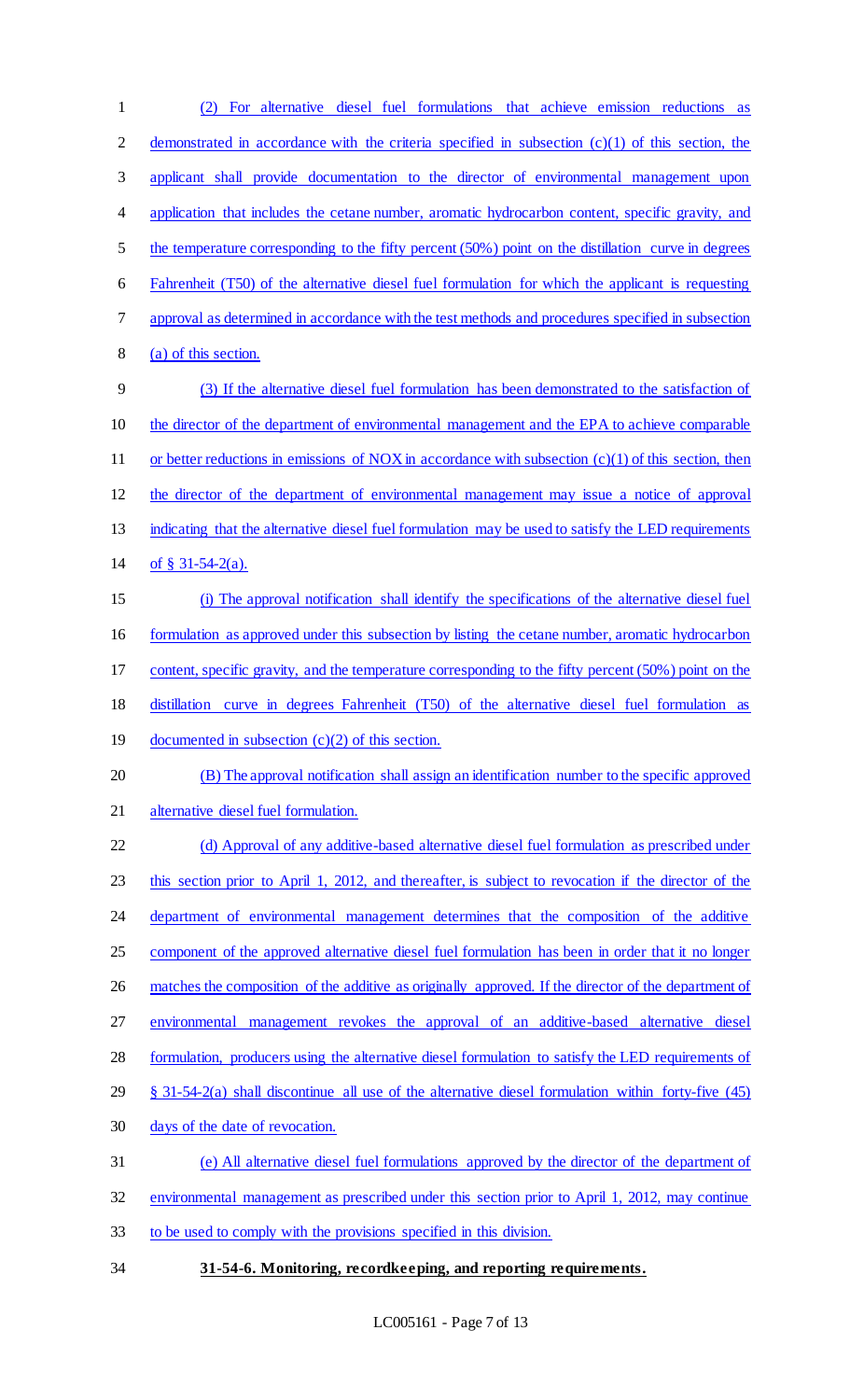(a) Every producer or importer that has elected to sell, offer for sale, supply or offer for 2 supply low emission diesel fuel (LED) produced at its production facility or imported from its import facility in compliance with the requirements specified in §§ 31-54-2, 31-54-3, or 31-54-8 4 that may ultimately be used in the state are subject to the applicable requirements of this section. (b) Each producer or importer of LED shall keep records that declare or demonstrate that 6 each final blend of LED conforms to the basic LED standards as specified in  $\S 31-54-2(a)$ , to the designated alternative limits as specified in § 31-54-3, to the specifications of a Certified Diesel Fuel Formulation or a diesel fuel as accepted under § 31-54-2(c), to an alternative diesel fuel formulation as approved under § 31-54-2(d), or to an alternative emission reduction plan as approved under § 31-54-8. (c) Each producer or importer of LED shall collect and analyze a representative sample of each final blend of LED produced at its production facility or imported from its import facility for 13 the fuel properties specified in subsections  $(c)(1)$  through  $(c)(5)$  of this section. (1) The aromatic hydrocarbon content and cetane number shall be analyzed for LED produced or imported in accordance with § 31-54-2(a) using the test methods specified in § 31-54- 5(a) (relating to Approved Test Methods). (2) The aromatic hydrocarbon content, cetane number, and/or any other appropriate components specified in the applicable California diesel fuel regulations or the executive order 19 issued by the California Air Resources Board (CARB) shall be analyzed for LED produced or 20 imported in accordance with  $\S 31-54-2(c)$  using the test methods specified in  $\S 31-54-5(a)$  and if appropriate, the test methods as listed in the executive order issued by CARB. (3) The appropriate components of the alternative diesel fuel formulation as listed in the approval notification issued by the director of the department of environmental management under § 31-54-5 shall be analyzed for LED produced or imported in accordance with § 31-54-2(d) using 25 the methodologies specified in § 31-54-5(a) and if appropriate, the test methods as listed in the approval notification. (4) The aromatic hydrocarbon content, polycyclic aromatic hydrocarbon content, American Petroleum Institute (API) gravity index, cetane number, nitrogen content, and sulfur 29 content shall be analyzed for LED produced or imported in accordance with § 31-54-3 using the test methods specified in § 31-54-5(a). (5) The aromatic hydrocarbon content, cetane number, specific gravity, and the temperature corresponding to the fifty percent (50%) point on the distillation curve in degrees Fahrenheit (T50) shall be analyzed for LED produced in accordance with § 31-54-8(b)(1) using 34 the test methods specified in § 31-54-5(a).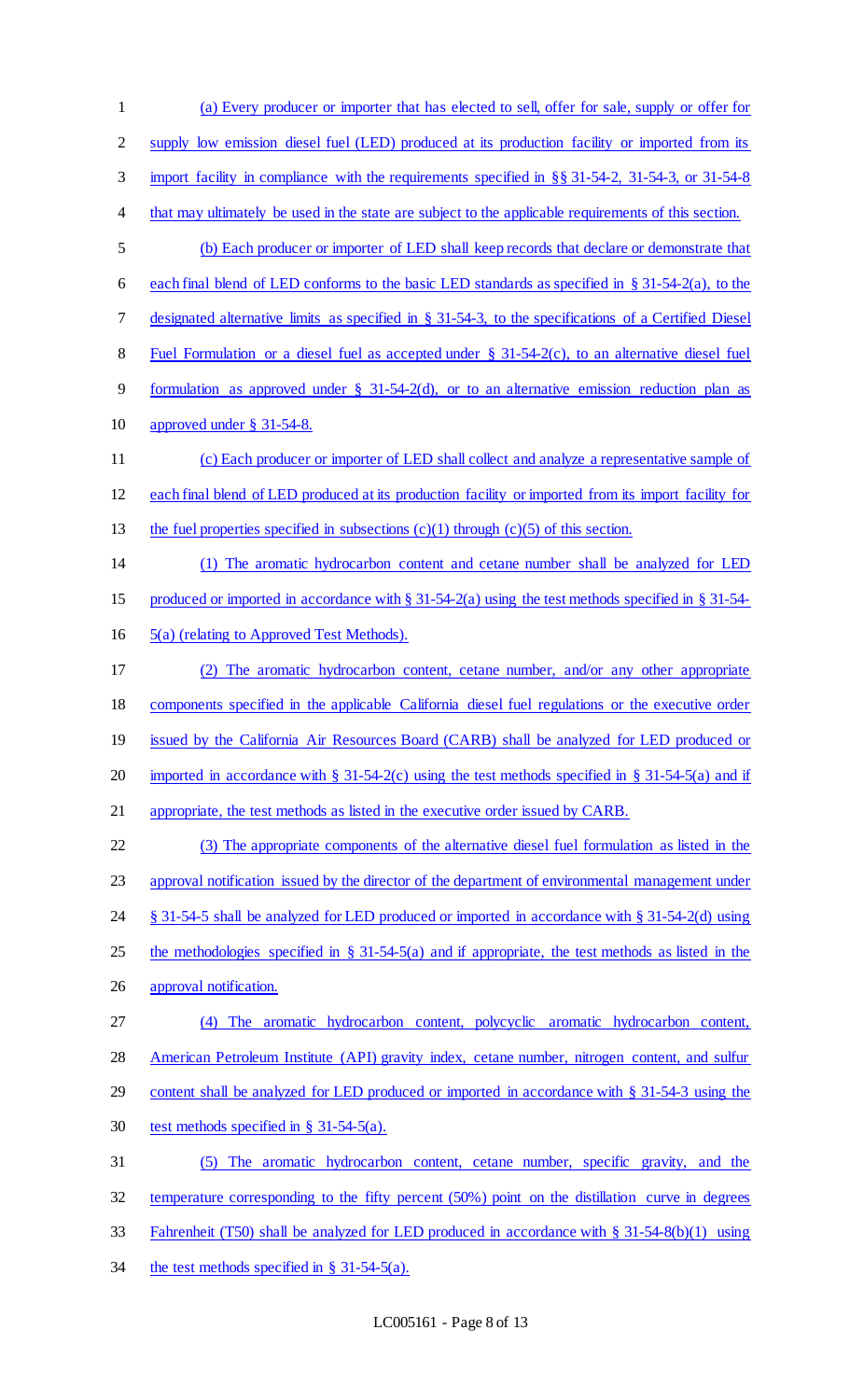(6) If the final blend of LED required to be analyzed in subsections (c)(2) and (c)(3) of this section is produced at a production facility with the use of an additive as it is being loaded directly to tanks, pipelines, tank ships, railway tank cars, tank trailers, or fuel delivery trucks, the producer 4 or importer may satisfy the sampling requirements of this subsection by recording the volume of additive and the volume of diesel additized in each final blend of LED as it is produced at the production facility. The analysis of the volumetric record shall demonstrate that sufficient additive was added to the final blend of LED to maintain the appropriate additive concentration per gallon as listed in the approval notification issued by the director of environmental management or in the executive order issued by the CARB. (7) The producer or importer shall maintain records showing the sample date, identity of 11 the final blend sampled, identity of the container or other vessel sampled, volume of the final blend 12 sampled, and the fuel properties of each sample as analyzed in accordance with subsections  $(c)(1)$  through (c)(6) of this section as appropriate, for two (2) years from the date each sample was collected. (8) All LED produced by the producer at its production facilities or imported by the importer from its import facilities and not tested by the producer or importer as required by this subsection will be deemed to exceed the standards specified in § 31-54-2, unless the producer or importer demonstrates that the LED meets those standards and limits. 19 (d) A producer or importer subject to the requirements of this division shall provide to the 20 director of the department of environmental management any records required to be maintained by 21 the producer or importer in accordance with this section within fifteen (15) days of a written request 22 from the director, if the request is received before expiration of the period during which the records are required to be maintained. Whenever a producer or importer fails to provide records regarding 24 a final blend of LED in accordance with the requirements of this section, the final blend of LED 25 will be presumed to have been sold by the producer or importer in violation of the standards specified in § 31-54-2 to which the producer or importer has elected to be subject. (e) All parties in the distribution chain (i.e., producers, importers, bulk plants, common carriers, and retail fuel dispensing outlets) that supply diesel fuel subject to the requirements specified in § 31-54-2 that may ultimately be used in this state shall maintain copies or records of product transfer documents for a minimum of two (2) years and shall upon request, make such copies or records available to representatives of the commission, United States Environmental 32 Protection Agency, or local air pollution agency having jurisdiction in the area. The product transfer documents shall contain, at a minimum, the information specified in subsections (e)(1) through  $(e)(7)$  of this section: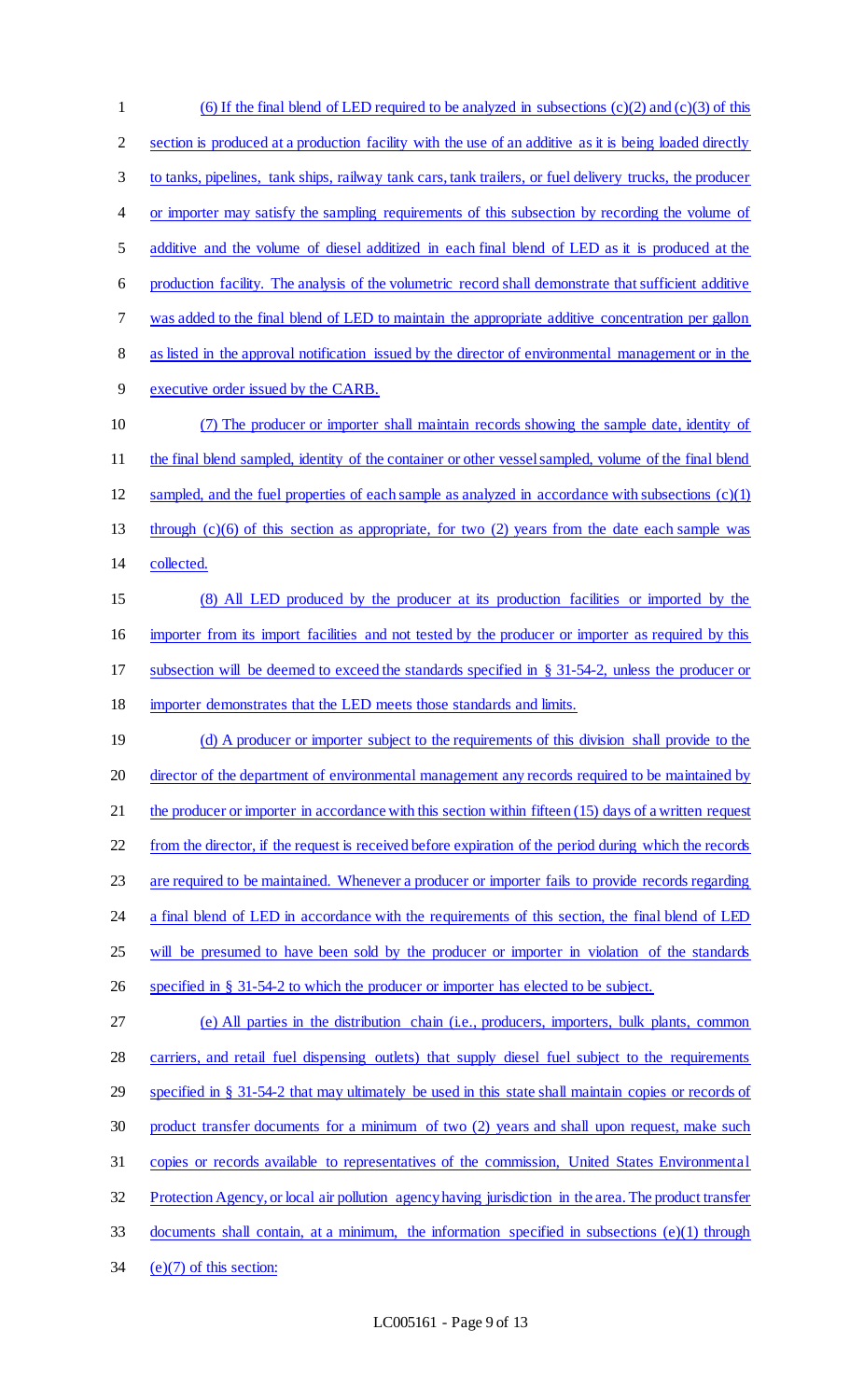| $\mathbf{1}$ | (1) The date of transfer;                                                                               |
|--------------|---------------------------------------------------------------------------------------------------------|
| 2            | (2) The name and address of the transferor;                                                             |
| 3            | (3) The name and address of the transferee;                                                             |
| 4            | (4) In the case of transferors or transferees who are producers or importers, the registration          |
| 5            | number of those persons as assigned by the commission under $\S$ 31-54-4;                               |
| 6            | (5) The volume of diesel fuel being transferred;                                                        |
| 7            | (6) The location of the diesel fuel at the time of transfer; and                                        |
| 8            | (7) One of the certification statements specified in subsections (e)(7)(i), (e)(7)(ii), or              |
| 9            | $(e)(7)(iii)$ of this section, as appropriate:                                                          |
| 10           | (i) "This product is low emission diesel and may be used as fuel for diesel engines in the              |
| 11           | state.";                                                                                                |
| 12           | (ii) "This product may not be used as fuel for diesel engines in the state without further              |
| 13           | processing."; or                                                                                        |
| 14           | "This product has been produced under a TCEQ approved alternative emission<br>$\overline{(\mathbf{m})}$ |
| 15           | reduction plan and may be used as fuel for diesel engines in the state."                                |
| 16           | (f) Each producer or importer of LED subject to subsection (a) of this section shall provide            |
| 17           | a quarterly summation report to the director of the department of environmental management no           |
| 18           | later than forty-five (45) days following the end of each calendar quarter and shall maintain a record  |
| 19           | of the information submitted in the quarterly report for two (2) years from the date of each report.    |
| 20           | The quarterly report shall be submitted on forms prescribed by the director and shall include, at a     |
| 21           | minimum, the information specified in subsections $(f)(1)$ through $(f)(3)$ of this section for each of |
| 22           | the producer's production facilities or for each of the importer's import facilities:                   |
| 23           | (1) The total volume of LED produced or imported during the calendar quarter that is                    |
| 24           | subject to the requirements of this section, and if the volume of LED required to be reported in this   |
| 25           | subsection was produced with the use of an additive, the total volume of additive used to produce       |
| 26           | the LED shall also be included in the quarterly report;                                                 |
| 27           | (2) A reconciliation of the records required in subsection $(c)(7)$ of this section for each            |
| 28           | sample collected and analyzed during the calendar quarter; and                                          |
| 29           | (3) Any other information determined by the director to be necessary to demonstrate that                |
| 30           | the producer or importer has produced or imported LED that has satisfied the requirements               |
| 31           | specified in §§ 31-54-2, 31-54-3, or 31-54-8.                                                           |
| 32           | (g) Each producer or importer electing to sell, offer for sale, supply or offer to supply LED           |
| 33           | in accordance with $\S$ 31-54-2(c) shall provide to the director of the department of environmental     |
| 34           | management, as applicable, a copy of the executive order issued by the CARB for the Certified           |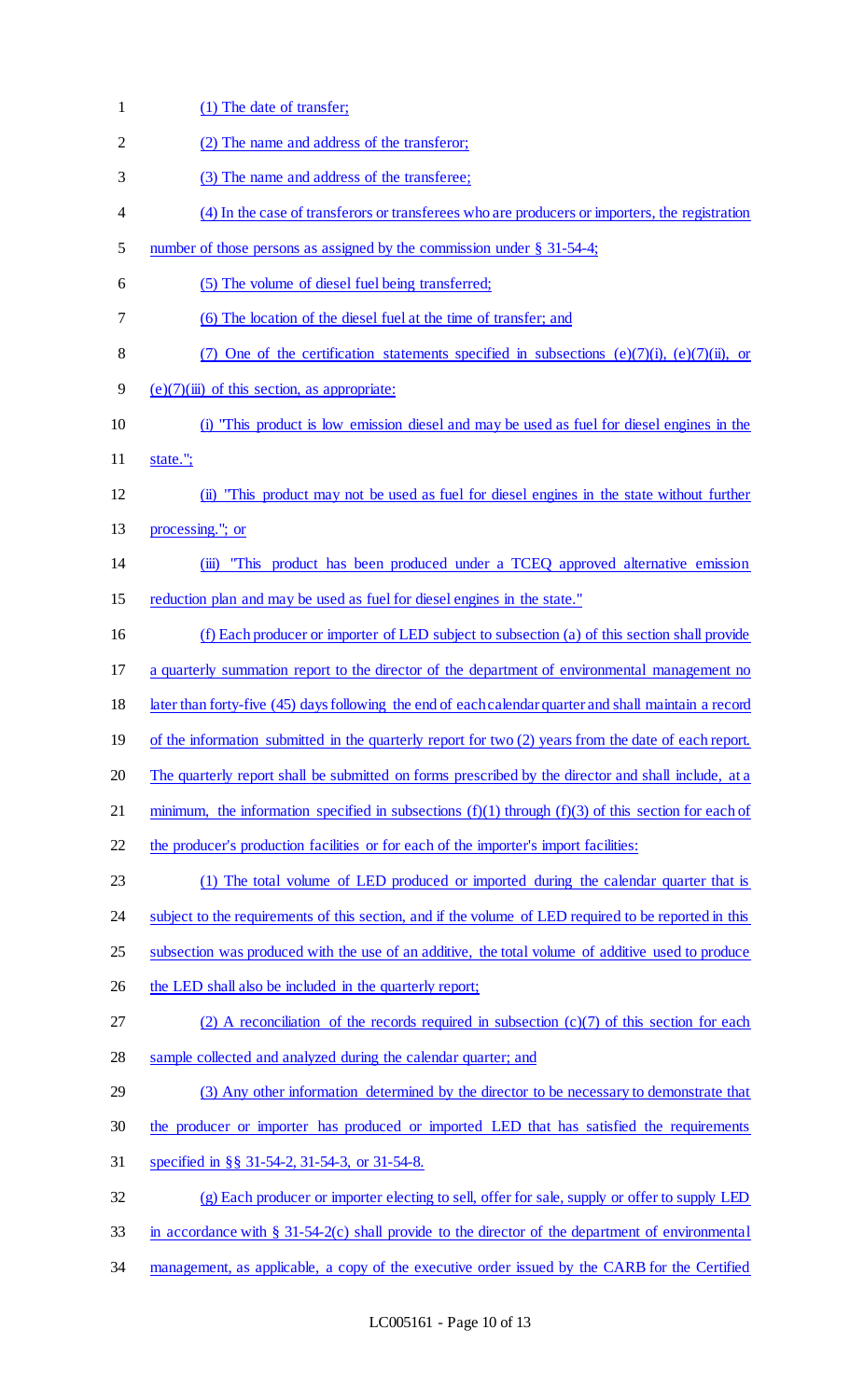| $\mathbf{1}$   | Diesel Fuel Formulation used to produce the LED or documentation demonstrating that the LED                |
|----------------|------------------------------------------------------------------------------------------------------------|
| $\overline{2}$ | has been produced to meet all specifications for diesel fuel under regulations adopted by the CARB,        |
| 3              | except for those approved for small refinery compliance, that were in effect as of August 4, 2005.         |
| 4              | 31-54-7. Exemptions to low emission diesel requirements.                                                   |
| 5              | (a) Any diesel fuel subject to the low emission diesel (LED) requirements specified in $\S$                |
| 6              | 31-54-2 that is either in a research, development, or test status; or is sold to petroleum, automobile,    |
| 7              | engine, or component manufacturers for research, development, or test purposes; or any diesel fuel         |
| 8              | to be used by, or under the control of, petroleum, additive, automobile, engine, or component              |
| 9              | manufacturers for research, development, or test purposes, is exempted from the provisions of this         |
| 10             | section (relating to Low Emission Diesel), provided that:                                                  |
| 11             | (1) The diesel fuel is kept segregated from non-exempt product, and the person possessing                  |
| 12             | the product maintains documentation identifying the product as research, development, or testing           |
| 13             | fuel, as applicable, and stating that it is to be used only for research, development, or testing          |
| 14             | purposes; and                                                                                              |
| 15             | The diesel fuel is not sold, dispensed, or transferred, or offered for sale, dispensing, or                |
| 16             | transfer from a retail fuel dispensing facility. It shall also not be sold, dispensed, or transferred, or  |
| 17             | offered for sale, dispensing, or transfer from a wholesale purchaser-consumer facility, unless such        |
| 18             | facility is associated with fuel, automotive, or engine research, development, or testing.                 |
| 19             | (b) Any diesel fuel subject to the LED requirements specified in $\S 31-54-2$ that is refined,             |
| 20             | sold, dispensed, transferred, or offered for sale, dispensing, or transfer as competition racing fuel      |
| 21             | is exempted from the provisions of this section, provided that:                                            |
| 22             | (1) The fuel is kept segregated from non-exempt fuel, and the party possessing the fuel for                |
| 23             | the purposes of refining, selling, dispensing, transferring, or offering for sale, dispensing, or transfer |
| 24             | as competition racing fuel maintains documentation identifying the product as racing fuel, restricted      |
| 25             | for non-highway use in competition racing motor vehicles or engines;                                       |
| 26             | (2) Each pump stand at a regulated facility, from which the fuel is dispensed, is labeled                  |
| 27             | with the applicable fuel identification and use restrictions described in subsection $(b)(1)$ of this      |
| 28             | section; and                                                                                               |
| 29             | (3) The fuel is not sold, dispensed, transferred, or offered for sale, dispensing, or transfer             |
| 30             | for highway use in a motor vehicle.                                                                        |
| 31             | (c) The owner or operator of a retail fuel dispensing outlet is exempt from all requirements               |
| 32             | of § 31-54-6 (relating to Monitoring, Recordkeeping, and Reporting Requirements) except § 31-              |
| 33             | $54-6(e)$ .                                                                                                |
| 34             | (d) Diesel fuel that does not meet the LED requirements of $\S 31-54-2$ is not prohibited from             |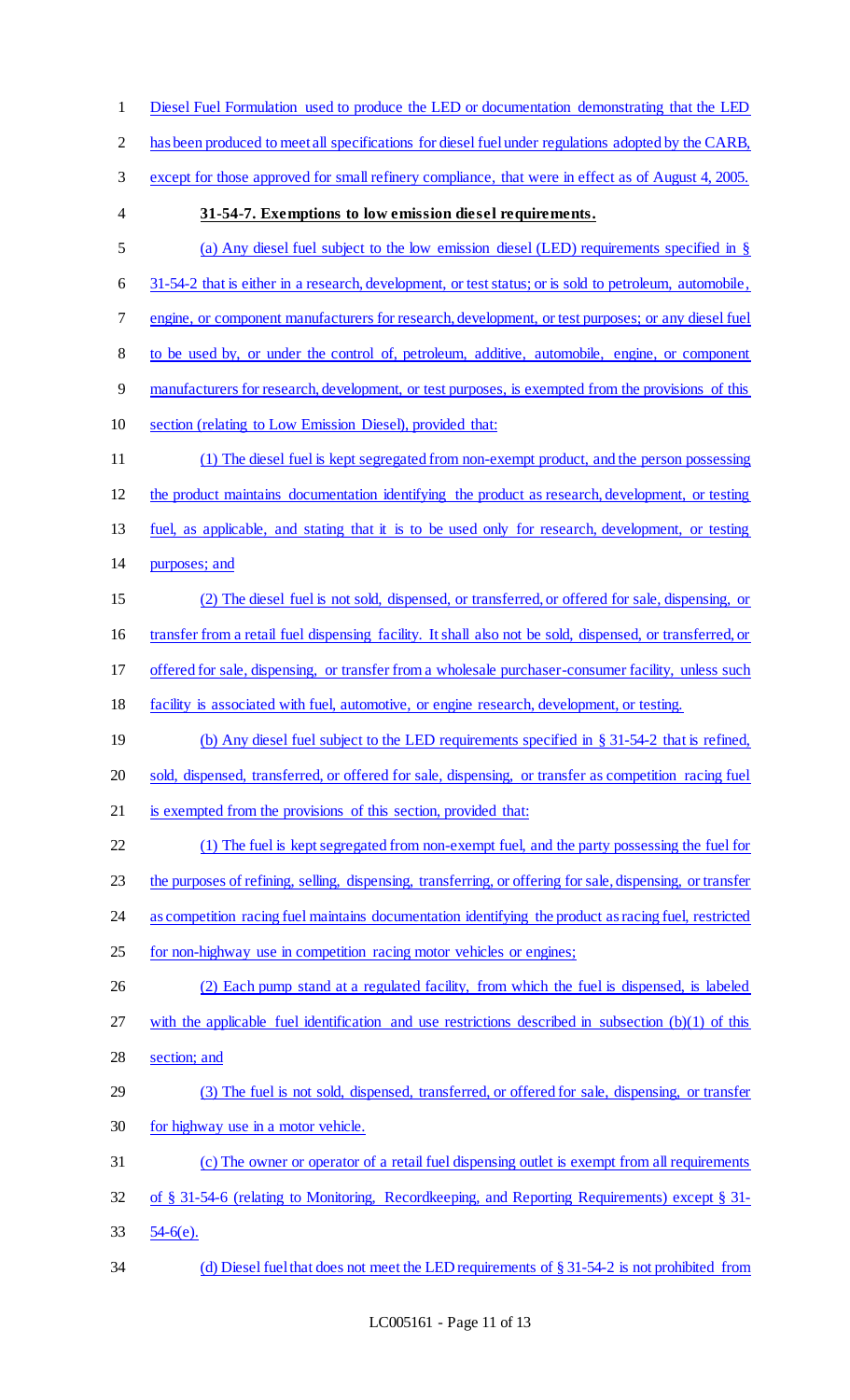being transferred, placed, stored, and/or held within the affected counties as long as it is not 2 ultimately used to power a diesel fueled compression-ignition internal combustion engine operating 3 in a motor vehicle or in non-road equipment in the state except for that used in conjunction with purposes stated in subsections (a) and (b) of this section. **31-54-8. Alternative emission reduction plan.**  (a) Diesel fuel that is sold, offered for sale, supplied, or offered for supply by a producer who submits an alternative emission reduction plan in accordance with subsection (b) of this section 8 that is approved by the director of the department of environmental management will be considered 9 in compliance with the low emission diesel (LED) requirements of  $\S$  31-54-2(a). (b) The alternative emission reduction plan shall demonstrate, using the Unified Model as described in the United States Environmental Protection Agency (EPA) staff discussion document, Strategies and Issues in Correlating Diesel Fuel Properties with Emissions, Publication Number EPA420-P-01-001, published July 2001, that the average fuel properties of all on-road diesel fuel produced in any given calendar quarter that is sold, offered for sale, supplied, or offered for supply by the producer for use in the state achieve at least a five and five tenths percent (5.5%) reduction in nitrogen oxides (NOX) emissions for the year 2007; and the average fuel properties of all non- road diesel produced in any given calendar quarter that is sold, offered for sale, supplied, or offered for supply by the producer for use in the state achieve at least a six and two tenths percent (6.2%) 19 reduction in NOX emissions. (c) An alternative emission reduction plan must be approved by the director prior to the use of that plan for compliance with the requirements of this section. (d) The director shall approve or disapprove alternative emission reduction plans that have been submitted by producers in accordance with subsection (b) of this section within forty-five (45) 24 days of submittal. (e) Alternative emission reduction plans submitted to the director in accordance with subsection (b) of this section shall contain sufficient documentation to validate the average diesel. SECTION 2. This act shall take effect on December 1, 2022.

======== LC005161 ========